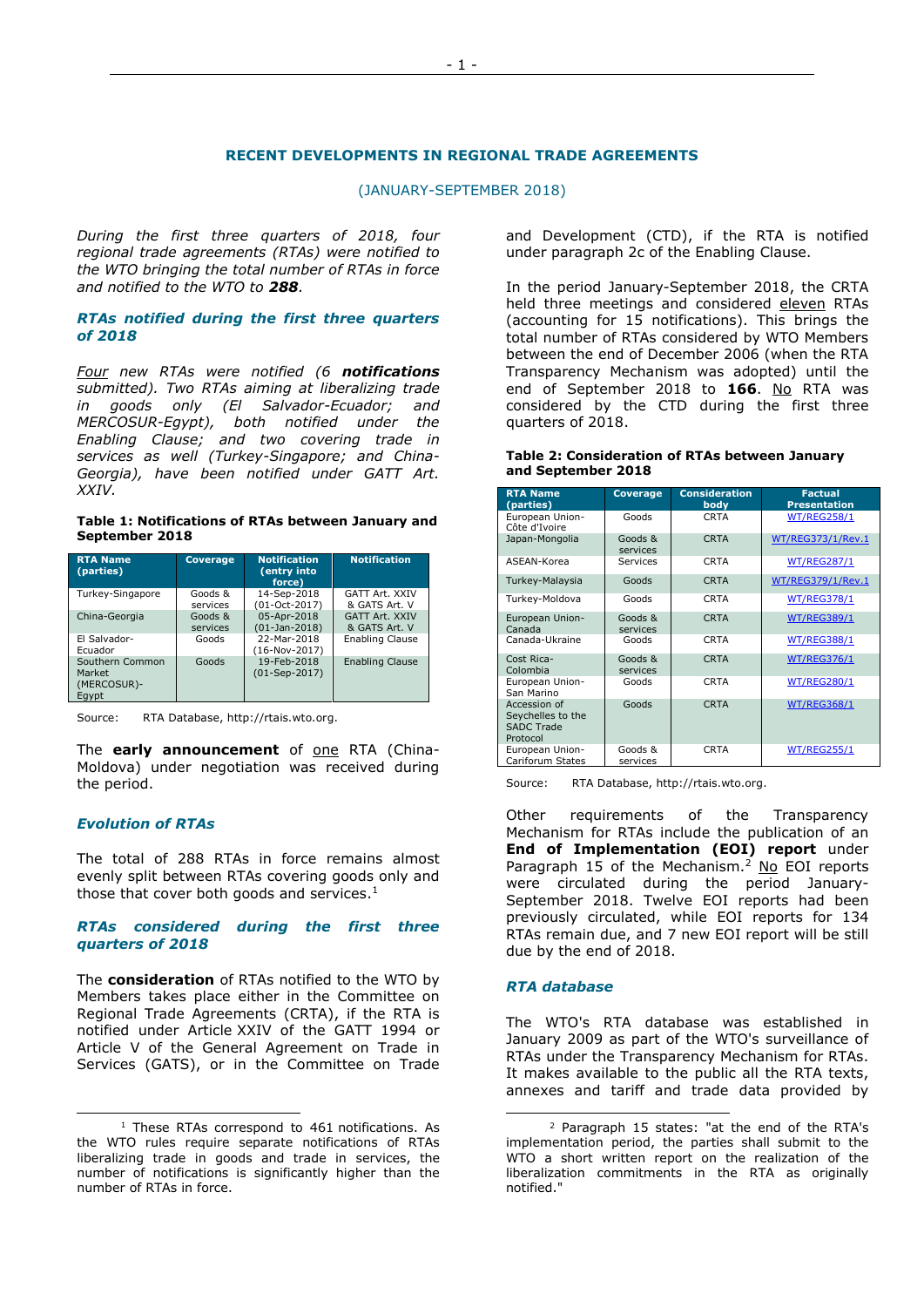parties to RTAs to the WTO as well as links to Committee documents such as the factual presentations and responses provided by RTA parties to WTO Members' questions. In addition, it provides information on the most frequently found topics in RTAs that have been notified and are in force. Such topics include the rules of origin, technical standards and trade defence as well as services and investment provisions and general rules regarding dispute settlement mechanisms, intellectual property rights, and exceptions that are present in RTAs. The database can be searched for any of these topics across all RTAs notified to the WTO and currently in force.

After a major update of some of its search functions, at the end of 2017, the WTO database provides now even more information. It is regularly updated.

The database is public and can be accessed at [http://rtais.wto.org\)](http://rtais.wto.org/).

### *RTAS being negotiated*

Against the background of a deteriorating trading environment, with risks of trade tensions and recourse to protectionist measures on economic growth, and serious challenges facing the multilateral trading system, negotiations of RTAs continue on many fronts. The following summarizes a selection of some of the main developments during the period January-September 2018.

## • *Intra-African integration*

In Africa, the entry into force of the African Continental Free trade agreement (AfCFTA), which was signed on 21 March 2018 by 44 of 54 African countries, is likely to be delayed as only 7 (out of 22 countries that need to ratify the agreement for it to enter into force) have done so thus far. In addition, some key elements of the agreement have still to be completed.

Efforts to ratify the Tripartite Agreement, which brings together the Common Market for Eastern & Southern Africa (COMESA), the Southern African Development Community (SADC) and the Southern African Customs Union (SACU), appear to have been partly side-tracked by the focus placed on the establishment of the AfCFTA.

Tunisia and Somalia have become members of COMESA bringing its total membership to 21; and the Comoros have announced that they will become a member of SADC.

In connection with the Economic Partnership Agreement (EPA) between the European Union (EU) and SADC, the United Kingdom and five African countries signatories to the EU-SADC EPA have agreed that they will replicate the conditions of the EPA when the UK leaves the EU.

The factual presentation on the EU-Ghana EPA has been circulated. The RTA will be considered by the CRTA at its November 2018 meeting.

# • *Intra-Asian integration*

In Asia, the Parties to the Regional Comprehensive Economic Partnership (RCEP) - comprising Australia, Brunei, Cambodia, China, India, Indonesia, Japan, Laos, Malaysia, Myanmar, New Zealand, the Philippines, Singapore, Republic of Korea, Thailand, and Vietnam - are pursuing negotiations, with the aim of completing them by the end of 2018. Chapters on customs procedures and trade facilitation; and government procurement have been completed.

## • *Intra-CIS integration*

In connection with integration in the Commonwealth of Independent States (CIS) region, the WTO Secretariat circulated the factual presentation of the Eurasian Economic Union (EAEU) between the Russian Federation, Kazakhstan and Belarus as well as the result of the calculation of the General Incidence mandated under GATT Article XXIV. The factual presentations concerning the accessions of Armenia and the Kyrgyz Republic to the EAEU were also circulated. These three RTAs will be considered by the CRTA at its November 2018 meeting.

The EAEU has signed an "interim" agreement with Iran which covers a small number of products.

## • *Intra-North-American integration*

In North America, most integration efforts have been focused around the re-negotiation of the North American Free Trade Agreement (NAFTA). The US and Canada reached agreement in September, providing, *inter alia*, market access to Canada's dairy sector. Exemptions were also provided for US Section 232 of the US Trade Expansion Act of 1962 as amended tariffs on autos. The US and Mexico had previously reached an agreement in August. The Agreement, now called the US-Mexico-Canada FTA (USMCA), replaces the NAFTA. It is expected to be signed in November, following which it will be subject to domestic ratification procedures before the changes can ener into force. Entry into force of the USMCA FTA is not likely before Summer 2019.

## • *Trans-Pacific integration*

Regarding trans-Pacific integration, The US and Japan issued a joint statement indicating that they intended to start negotiations on an agreement whose focus appears to be mainly trade in goods